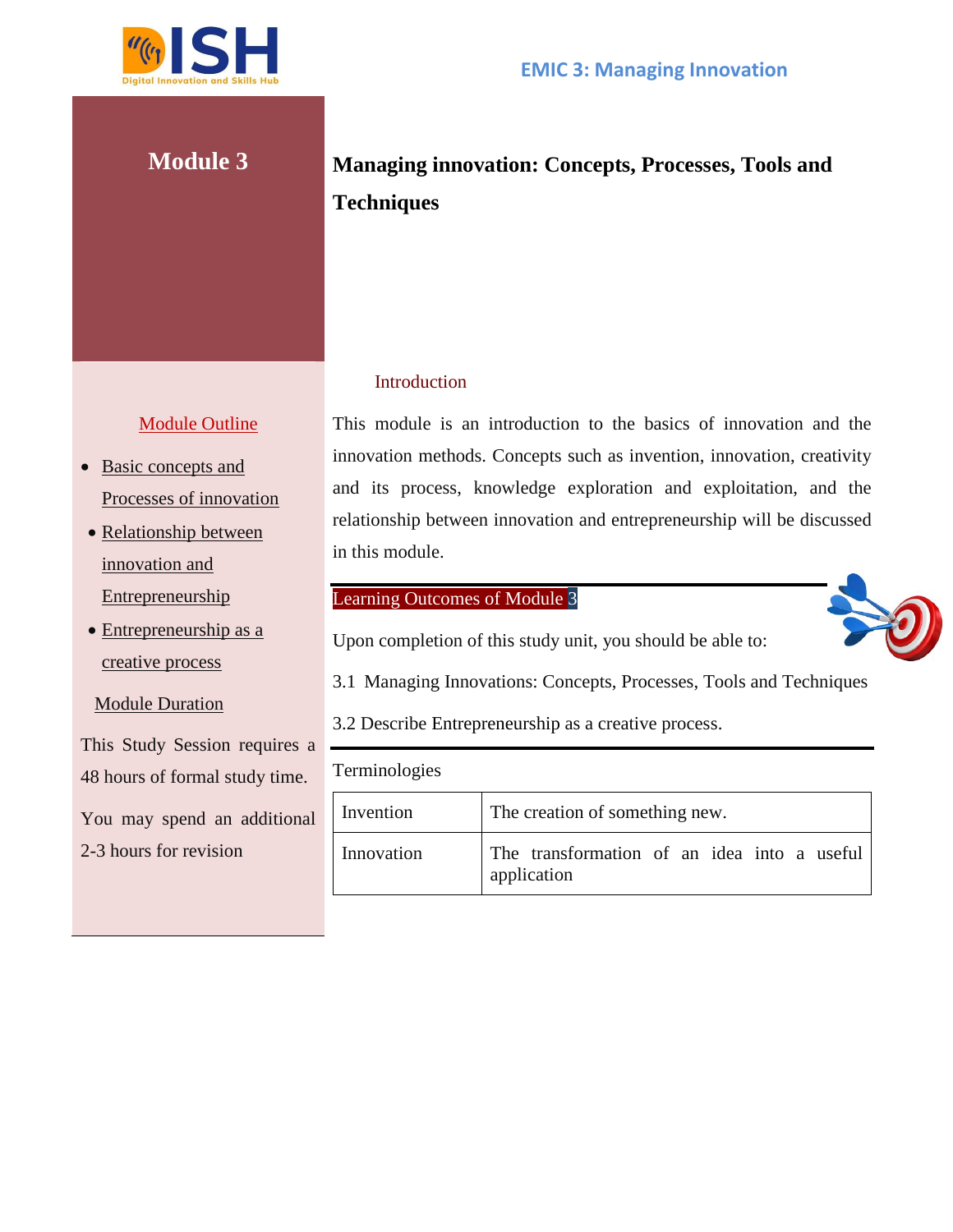

## 3.1 Managing Innovations: Concepts, Processes, Tools and **Techniques**

Every disciple has its own unique concepts, tools, techniques and terminologies. Similarly, managing innovations has its own peculiar concepts, processes, tools and techniques. This study unit will, therefore, introduces you with the basic notions, practices, methods and terminologies of innovation management.

#### **3.1.1 Basic Concepts, Sources and Processes of Innovation**

Innovation is bringing something new just like invention. However, invention does not mean innovation. An invention is the creation of something new that we come up in our laboratory or piece of sheet which results in new knowledge. Whereas innovation depends on our actions. Inventions become innovations when they are exploited which means when the innovation is put to use to create economic and social values through new products, service or processes. Innovation advances quality improvement, as in this case the product or service receives new attributes, determining a differential up to a point of becoming a product or service perceived differently. Innovation can also establish new possibilities of use for the same product, thus creating new marketing possibilities. Real innovation happens when you can add new attributes or characteristics to a product improving it without negatively affecting production cost and time. The following figure summarizes a comparison between invention and innovation.





In our contemporary World, innovation matters most both at individual and national level. Most of the economic growth that has occurred since the eighteenth century is attributable to innovation. Organizations which can mobilize knowledge, technological skills and experience to create novelty in their offerings and the ways in which they create and deliver those offerings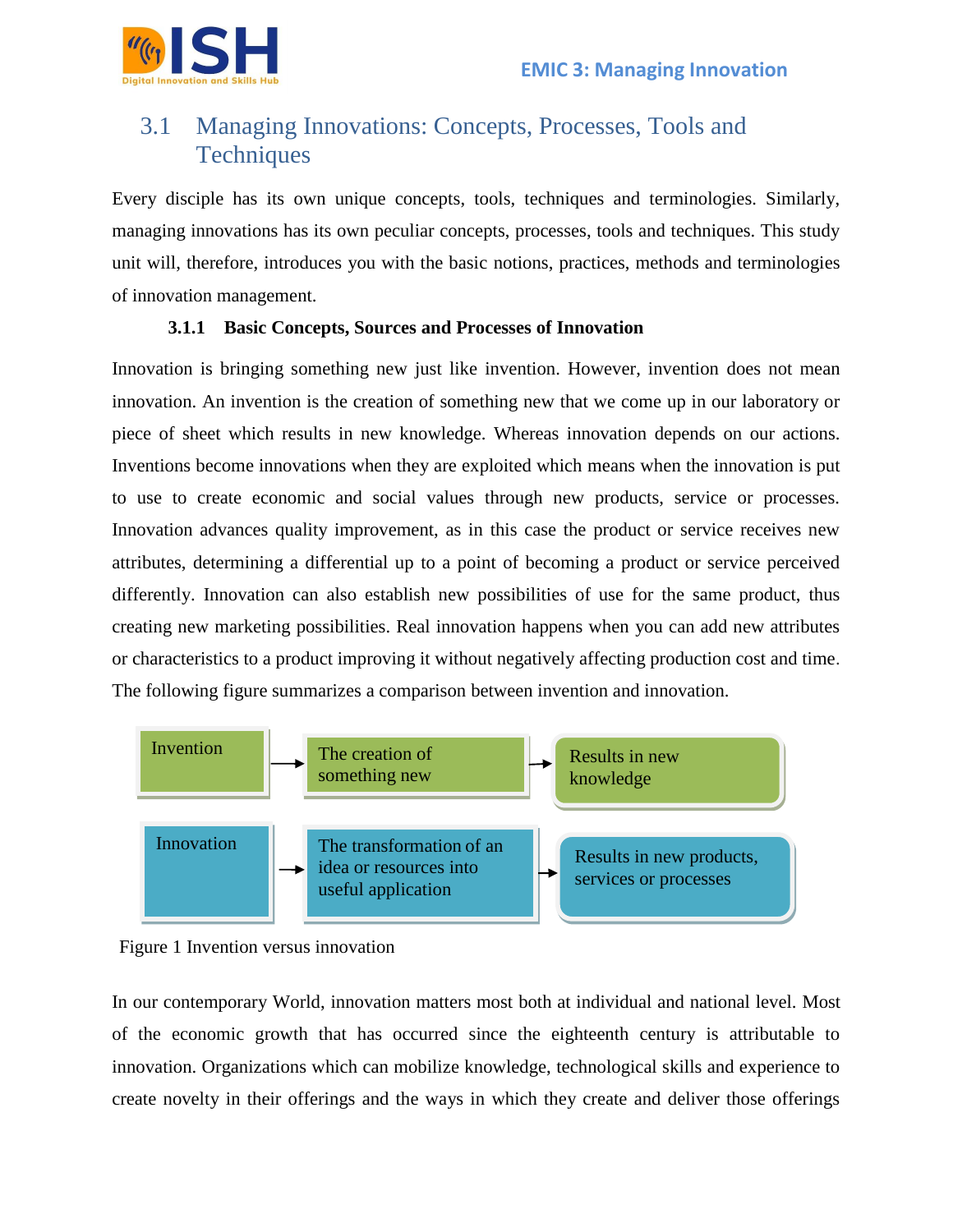

enjoy competitive advantage over their competitors. Enterprises that do not invest in innovation fall behind because their products and services becomes obsolete in the long run. The business of such companies is less likely to prosper in the future as they will likely be outsmarted by competitors that apply innovative solutions to emerging problems.

#### 3.1.2 Creativity and Knowledge

Innovation is closely linked with creativity and knowledge. Creativity drives innovation but all creative ideas cannot be innovation. As we discussed in the previous paragraph innovation includes the exploitation part. Furthermore, knowledge is the basis for creativity and innovation. However, while managing innovations we need to consider that knowledge constantly expands and it has to be accessed and leveraged. To do so, you need to be able to understand, evaluate, and assimilate knowledge. This is called absorptive capacity. When we talk about knowledge base for innovation in an organization, we come up with the terms of exploration and exploitation. Exploration is about increasing the knowledge base of an organization. It is about searching for and building new knowledge. Exploitation, on the other hand, is leveraging on the existing knowledge embedded in an organization and its employees is exploited. Organizations which are exploring knowledge too much risk to fail to put the knowledge to use while organizations which are only relying on their existing knowledge risk to fall behind. Thus, organizations are required to balance their exploration and exploitation efforts.

#### 3.1.3 Types of Innovations

Usually innovation is considered as a product innovation followed by process innovation. The difference is that a product innovation is what we see when we look at final product and the process innovation is about a new way to come up with the new product. In addition, there are also service innovations, for example, the introduction of online banking and ATM machine. Besides, we often see product and process innovation that are combined in a service innovation. Further, there are innovations in organizational structures. Recently, organizational innovations are associated with business model innovation. A business model illustrates the money earning logic of a firm and this is very important type of innovation. In general, the main point is that innovation is not only a new product and many of the most successful innovations are actually service or business model innovations.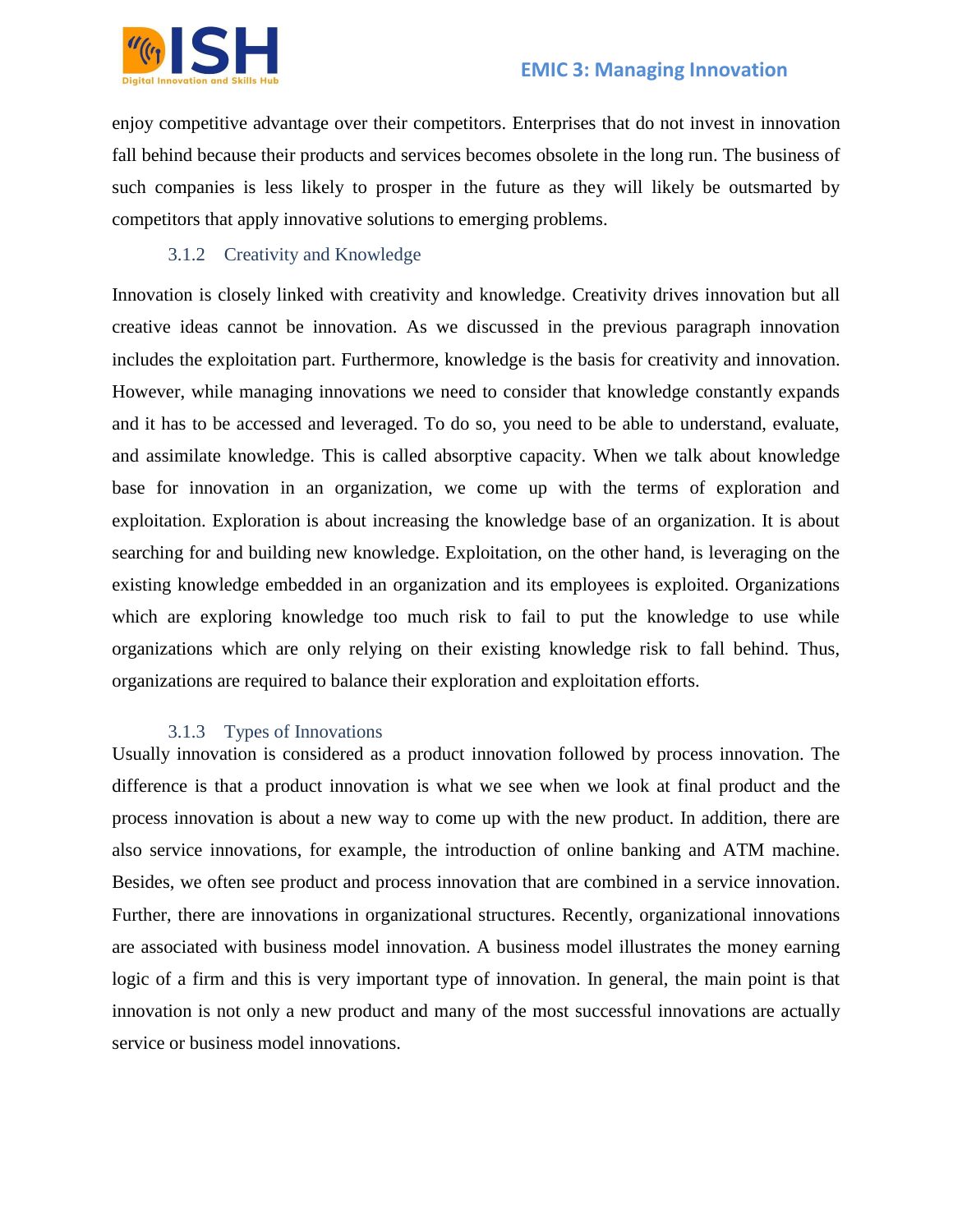

It is important to keep in mind that there are not only different types but also different degrees of innovations. The terms most used in this regard are radical and incremental innovations. Think about Sony's walkman, a radical product innovation that changed how we listen to music. At the same time, incremental innovations refer to modifications to existing products or processes usually with the aim of creating a better product or experience without major changes in the output. Some innovations fundamentally change the rules of the game. There are different degrees of novelty and radical innovations are often defined as those innovations that are not only based on new means for example new technology but also new markets, for example new uses. Organizations usually rely on the mix of types of innovations related to the degree of novelty. Radical innovations tend to take more time and involve high risks but at the same time they provide high returns when successful. Incremental innovations are less risky and a company which focuses on incremental innovation is likely to fall behind in the long run.

#### 3.1.4 Diffusion of Innovation

Innovation diffusion is the process through which innovations spread among users once a new product or service is released into a market. The most known model is the technology adoption life-cycle model which assumes a valley shape curve with the minority of innovators and early adopters in the early life at the left side and minority of laggards in the right side and the early majority and late majority in the center. This process curve influences strategic decisions such as how organizations design product life cycles, when they advertize and how and when they introduce product updates.



Figure 2 Rogers R: Technology Adoption Lifecycle Model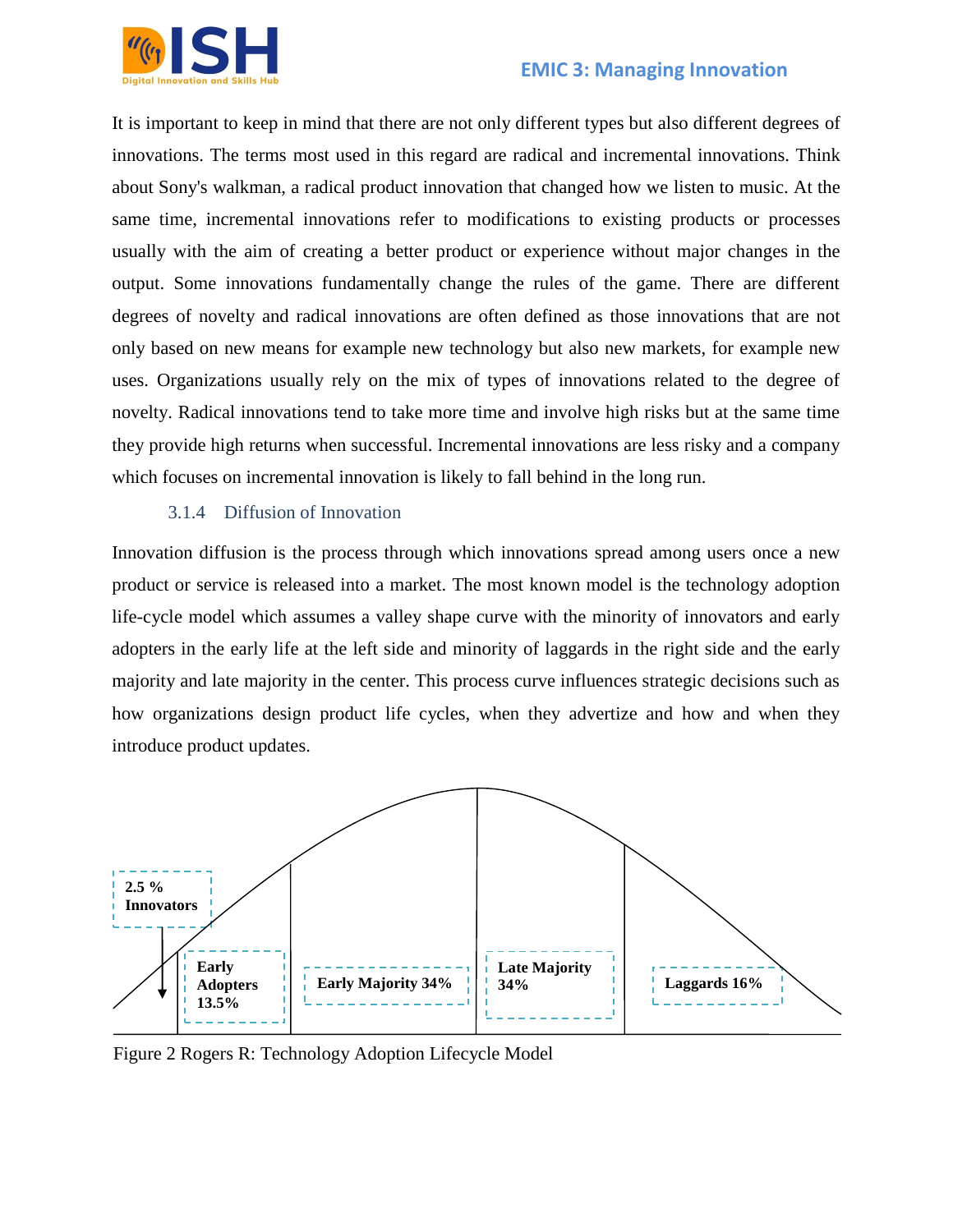

#### 3.1.5 Sources of Innovation

The two traditional sources of innovation are the company's R&D labs and market research. If we take the entrepreneurs perspective, the traditional perspective is that new start ups are based on invention and changes which is very much dependent on insights and special discovery skills of the entrepreneur. Around the 1950s, innovation was seen as a linear process following a science push. The linear model assumes that innovation begins with the internal R&D where you come up with a solution and then you design and engineer the solution, manufacture it, market it and you sell it.



Figure 3 Linear Model part I: Science Push (around 1950s)

Around the 1970s a second model became very popular: the demand pull model. It includes the realization that innovation is also demand driven. The process starts with market needs assessment, the design of a market survey, then doing a research and development based on the survey results, manufacture and sell it.



#### Figure 4 Linear Model part II: Demand Pull (around 1970s)

Both processes assume linearity like a one-way street. Linear models have shaped our understanding of the sources of innovation. However, over the past three decades, research efforts on innovation and entrepreneurship started to change these traditions and assumptions. It has been observed that since the 1990s, there has been a continuous shift from the linear innovation process models to systems of innovation in which innovation is seen as an interactive nonlinear process occurring in systems. Second, there has also been a shift from sole focus on opportunity discovery to opportunity creation and scholars see entrepreneurship as a creative process which involves discovery but also creating opportunity.

#### 3.1.6 Systems of Innovation

Let's have a look at the systems of innovation approach. In this approach, innovation is seen as an iterative, non-linear process which occurs in system of innovations between actors, notably firms, research institutions, government organization, private non-profit and, individuals such as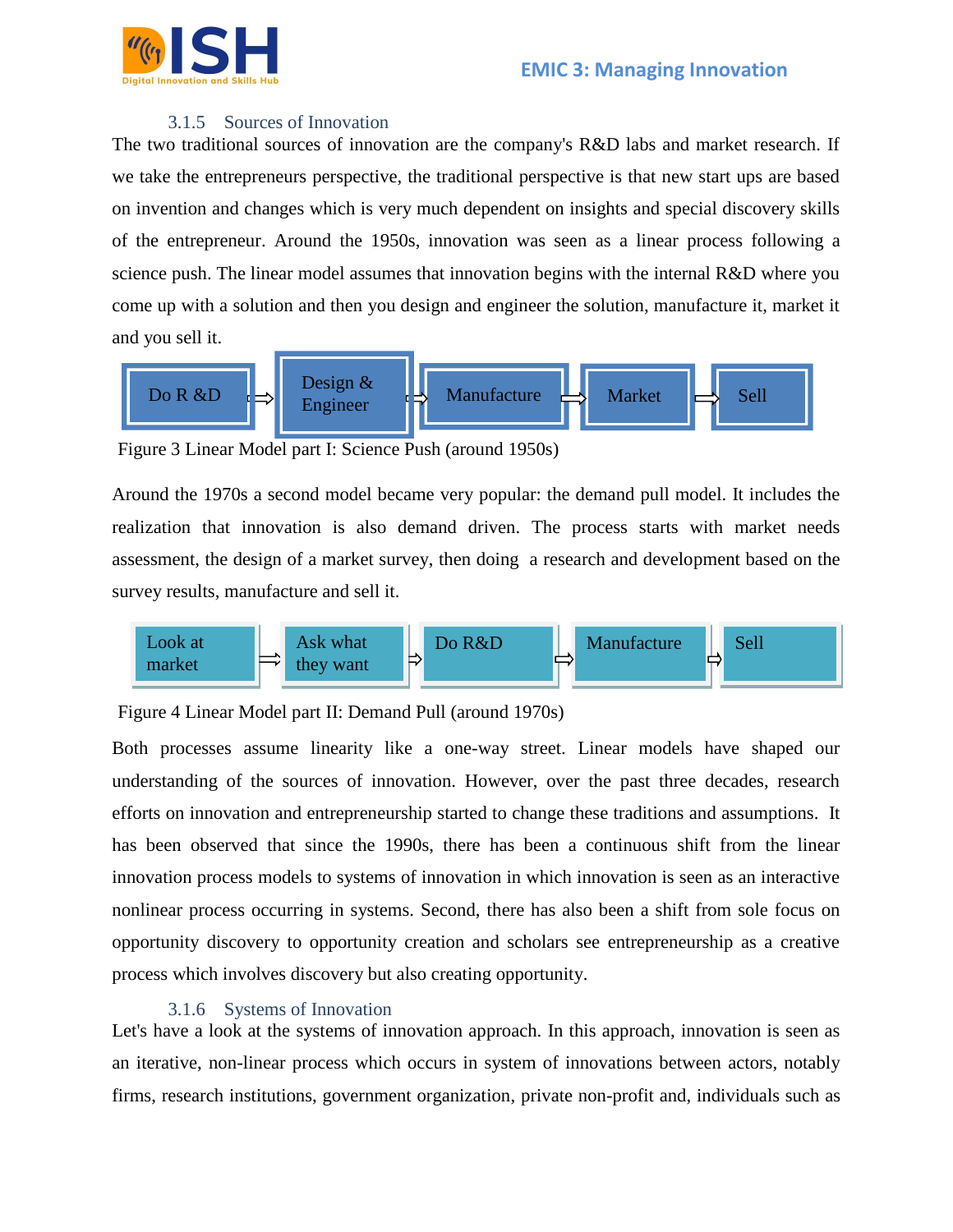

employees, inventors, customers or entrepreneurs. Actors in the system can directly collaborate with each other but may also indirectly influence each other. Interaction in the systems are characterized by feedbacks, reciprocity and learning. Furthermore, interactions are influenced by formal and informal institutions; for example, the laws and regulations of intellectual property rights as well as the organizational culture that might foster or impede creativity.

Two research streams and movements have emerged out of the systems innovation paradigm. The first is open innovation which considers that in a systems approach companies cannot afford to entirely rely on their internal knowledge. They can and should use ideas and technologies from external sources for their own business. At the same time, they should allow internal ideas to flow out to be used by other businesses. The second research stream and movement is democratizing innovation. According to this stream people participate in the development of products they use and companies need to integrate users into innovation process.

#### 3.2 Entrepreneurship as a creative process

There is a paradigm shift in entrepreneurship process models. First, the search and select paradigm which assumes that opportunities are out there just waiting to be found by skillful entrepreneurs. Second, the create and transform paradigm assumes that entrepreneurs create opportunities based on what they have and then transform them. The main message is that opportunities are always based on an idea plus action. So, whether you find an idea out there or already you create something based on what you have; it is about taking an action. Either way let's have a look at these two different process models in more detail.

#### 3.2.1 Entrepreneurship as a process: Search and Select

From this perspective, the first step is opportunity discovery. The next step in the process of entrepreneurship process is the initial decision to proceed which means evaluating your idea. Before you go on, you need to find out if your idea makes a good business sense. You can do this by conducting a careful feasibility analysis that includes information about the feasibility of the product: is it going to work? who is going to buy it? who are the existing and potential competitors? how much am I going to sell? do we have the knowledge and skills to launch and run the business? what kind of policies and regulations might affect the idea and the initial financial resources and see if the venture can be profitable.

Let's say you have conducted the feasibility study and the idea makes good sense. The next logical step is assembling the required resources. You already know much about what you need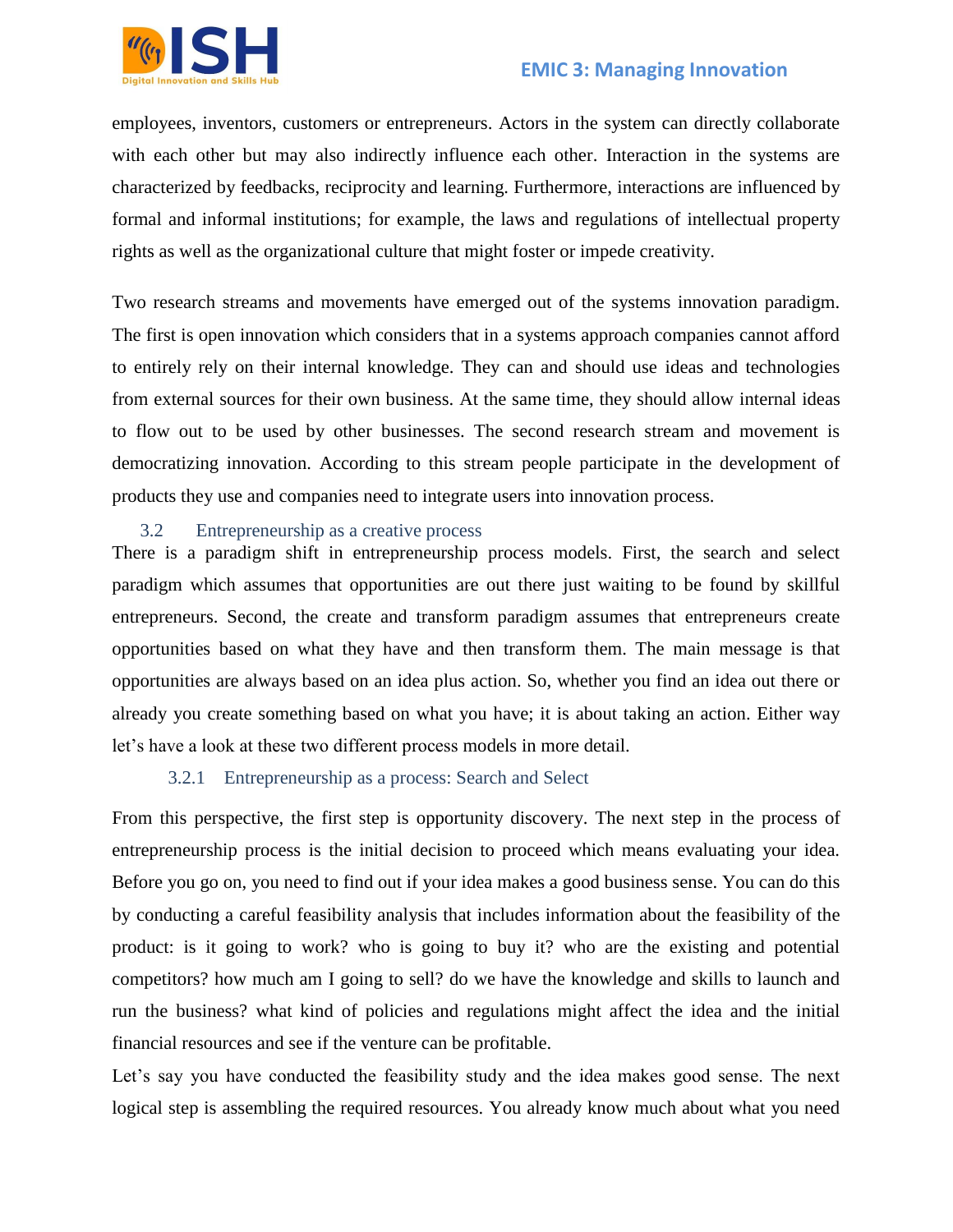

from the feasibility analysis and usually this is the time to set up a detailed business plan where you specify how much money you are going to need, how you are going to produce the product or deliver the service, what kind of physical resources and assets you will buy and what kind of people are you going to hire, and of course how much money are you going to make over the next couple of years.

Assuming that everything up to now runs smoothly and you get the funding, the next step is actually launching the new venture. At this point, decisions about the specific legal form have been made and legal issue have been sorted out. Depending on your industry and legal form you have also thought about disclosure agreements, founding agreements and contract laws. This is how the entrepreneurial process ends. In fact, the trickiest part is yet to come. It is about building a successful business. This includes financial planning, market planning and strategic planning. This process does not happen on a vacuum rather it is shaped by variables on three different levels namely individual, group and macro levels. On the level of the individual, it includes the skills, motives and characteristics of entrepreneurs. On the group level, it involves the ideas, inputs from others; effectiveness in interactions with venture capitalists, customers and potential employees. On the macro or societal level variables include the government policies, socioeconomic conditions and technological development that influence the process. In short, we have a mediating effect from these variables on all three levels on the process. However, despite this mediating variables the process is essentially linear in nature. It is going step by step.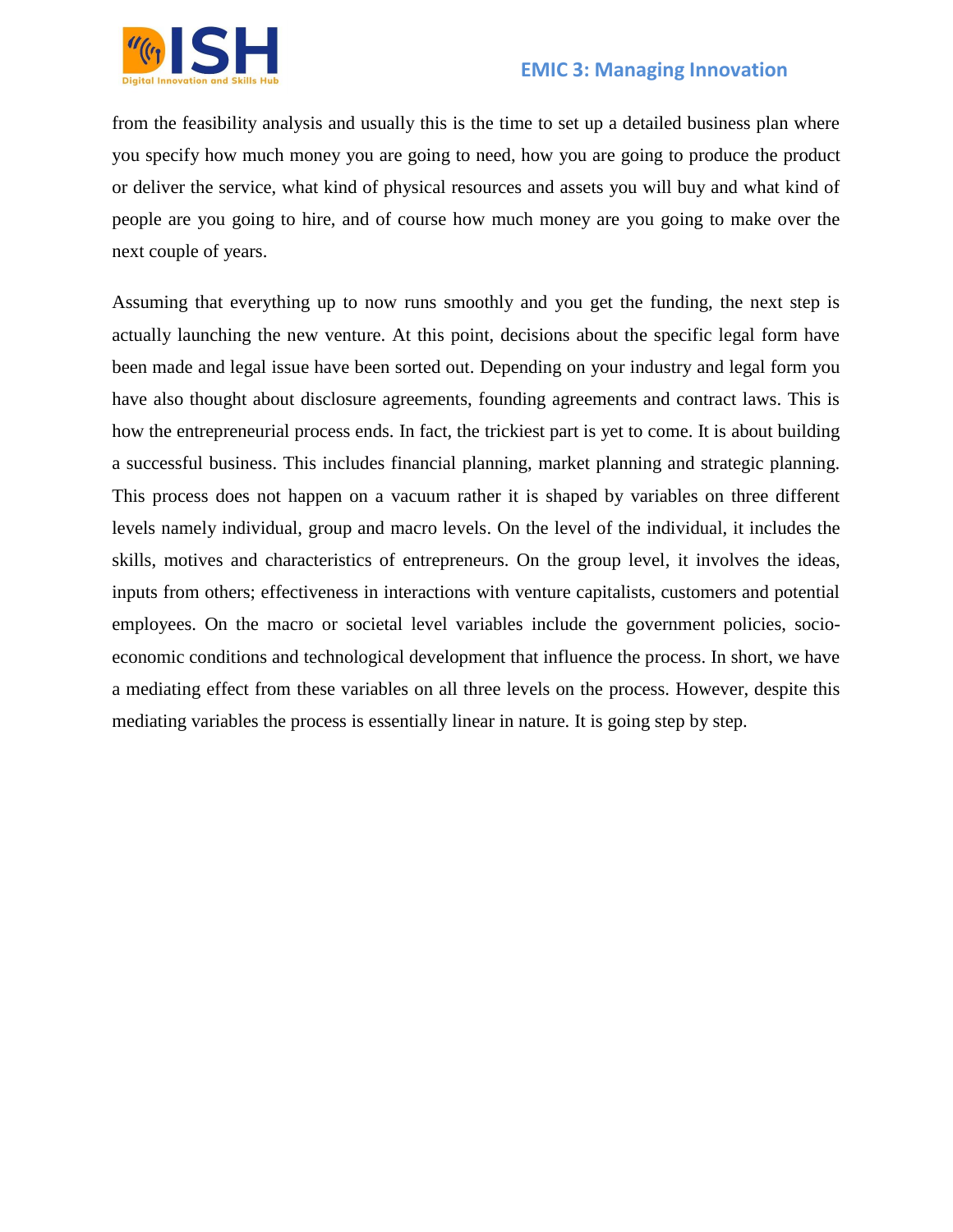#### **EMIC 3: Managing Innovation**





#### 3.2.2 Entrepreneurship Process: Create and Transform

Now let's have a look as the entrepreneurship process from the create and transform perspective. In this perspective, the process starts from the means available that is who I am, whom I know and what I know. Next entrepreneurs look at what they can do with this means and follow possible goal and courses of action. In doing so, they will interact with people they know and they will try to get a stakeholder commitment. If they succeed, stakeholders will bring new means on board which will change the means available. At the same time, however, new stakeholders will also bring new goal on board that may change the initial goals and processes the entrepreneur started from. In the long run, a new market product or firm then results from an 'expanding cycle of resources' and the 'converging cycle of transformations'. In doing so, this view is fundamentally different from the linear approach which we have look it before. This process is iterative and the final outcome is unknown at the beginning.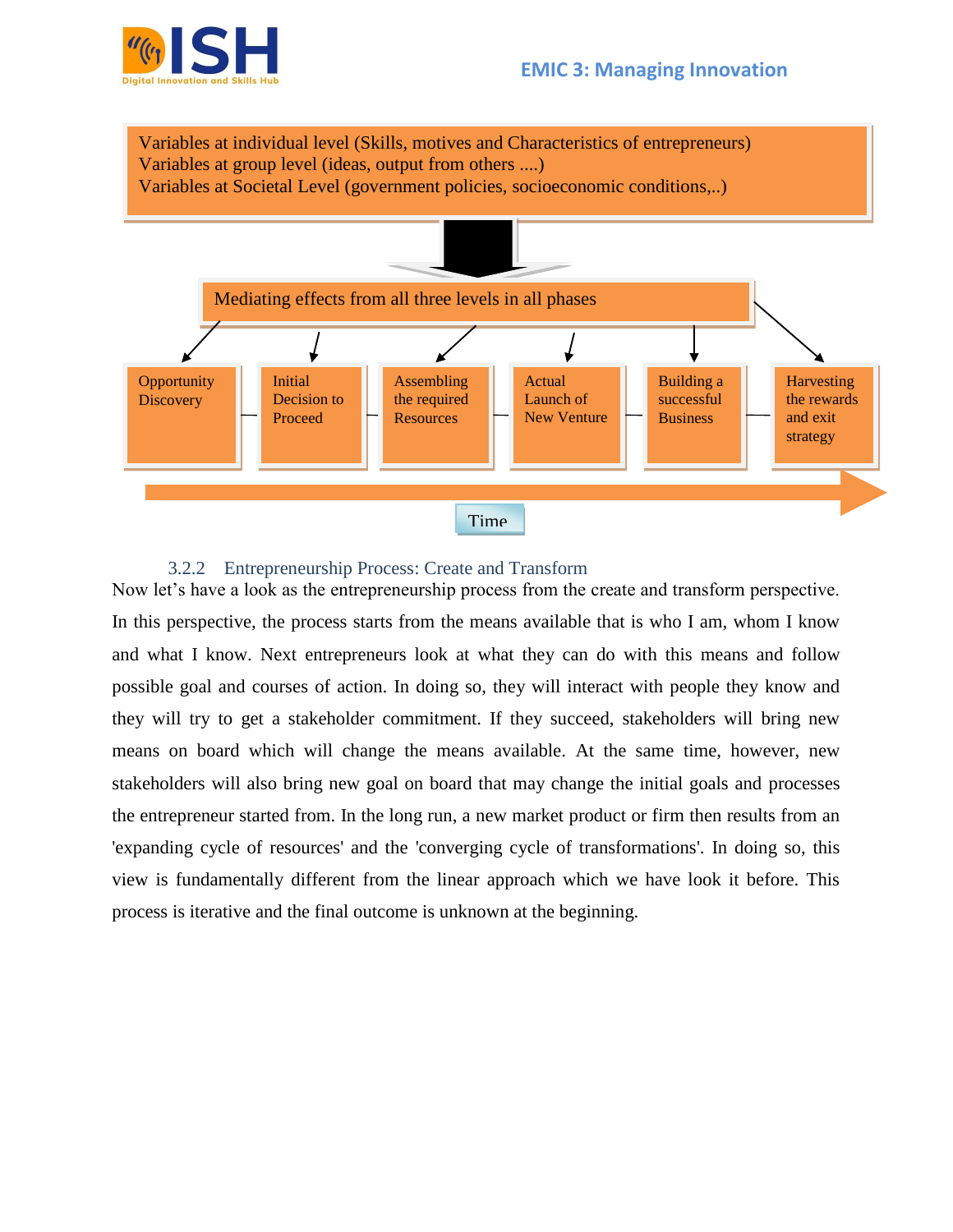





Figure 5 Modified from Sarasvathy, 2008

#### **Review Questions**

- 1. Compare and contrast invention and innovation?
- 2. Describe the concepts of knowledge exploration and exploitation? How these concepts are related to creativity?
- 3. What are the different types and degrees of innovation?
- 4. Briefly describe the two entrepreneurship process models?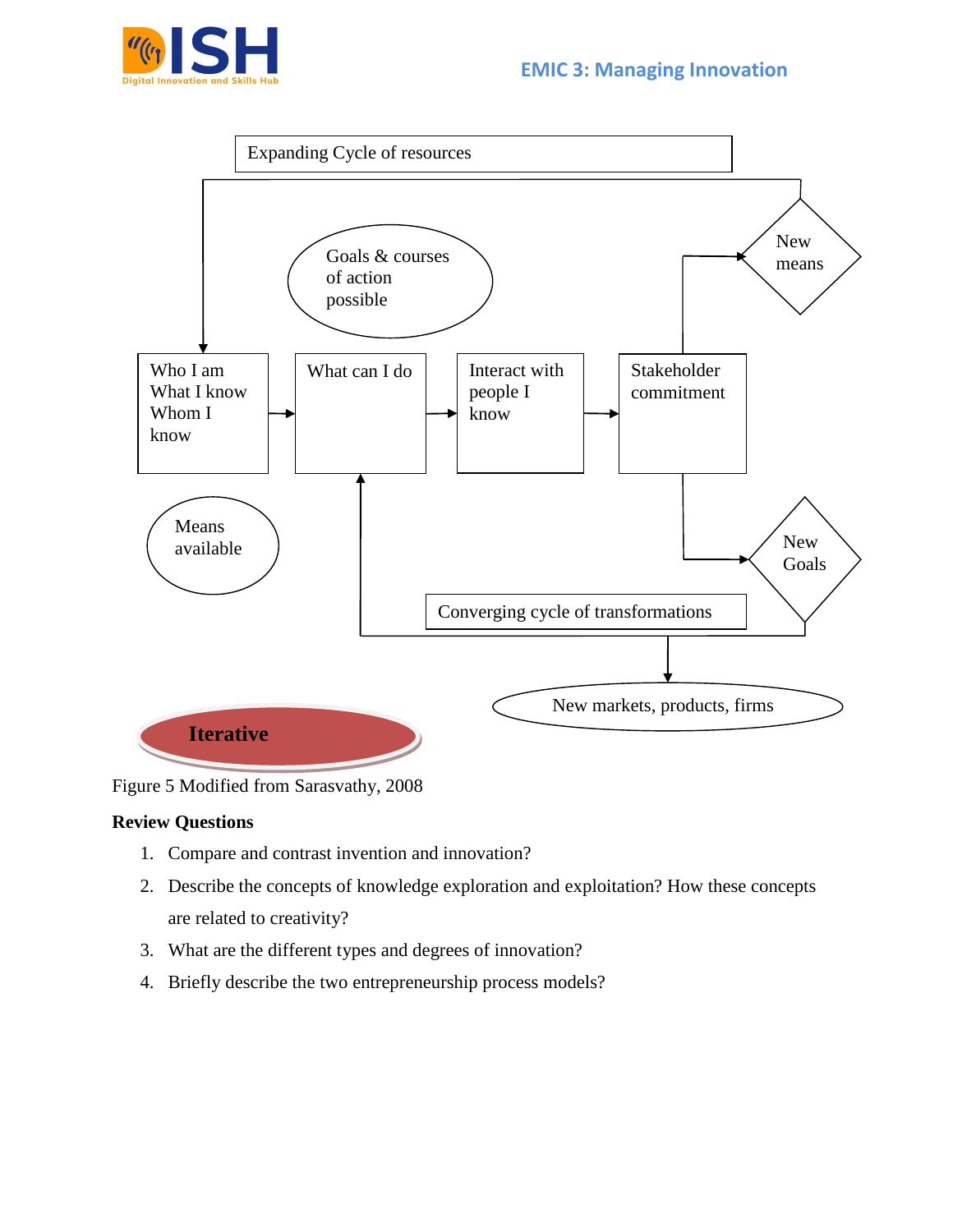

- 1. Brown, T. (2008). Design thinking. *Harvard business review*, *86*(6), 84.
- 2. Dunne, D., & Martin, R. (2006). Design thinking and how it will change management education: An interview and discussion. *Academy of Management Learning & Education*, *5*(4), 512-523.
- 3. Hogan, C. (2005). *Practical facilitation: A toolkit of techniques*. Kogan Page Publishers.
- 4. IDEO, E. (2015). The field guide to human-centered design: design kit.
- 5. Kaner, S. (1996). Facilitator's Guide to participatory decision making. Montpelier, Vermont: New Society Publishers.
- 6. Kapoor, K. K., Dwivedi, Y. K., & Williams, M. D. (2014). Rogers' innovation adoption attributes: A systematic review and synthesis of existing research. *Information Systems Management*, *31*(1), 74-91.
- 7. Mc Clelland, David and Winter, (1971). Motivating Economic Achievement, The Free Press, New York,
- *8.* Meloche, A., & Katz-Buonincontro, J. (2018). Creativity-integrated art history: A pedagogical framework. *Art History Pedagogy & Practice*, *3*(1), 2.
- 9. Nooteboom, B. (1999). Innovation and inter-firm linkages: new implications for policy. *Research policy*, *28*(8), 793-805.
- 10. Nooteboom, B. (1999). Innovation, learning and industrial organisation. *Cambridge Journal of economics*, *23*(2), 127-150.
- 11. Osterwalder, A., Pigneur, Y., Oliveira, M. A. Y., & Ferreira, J. J. P. (2011). Business Model Generation: A handbook for visionaries, game changers and challengers. *African journal of business management*, *5*(7), 22-30.
- 12. Sarasvathy, S. D. (2001). Causation and effectuation: Toward a theoretical shift from economic inevitability to entrepreneurial contingency. *Academy of management Review*, *26*(2), 243-263.
- 13. Sarasvathy, S. D., Dew, N., Read, S., & Wiltbank, R. (2008). Designing organizations that design environments: Lessons from entrepreneurial expertise. *Organization Studies*, *29*(3), 331-350.
- 14. Shane, S., & Venkataraman, S. (2000). The promise of entrepreneurship as a field of research. *Academy of management review*, *25*(1), 217-226.